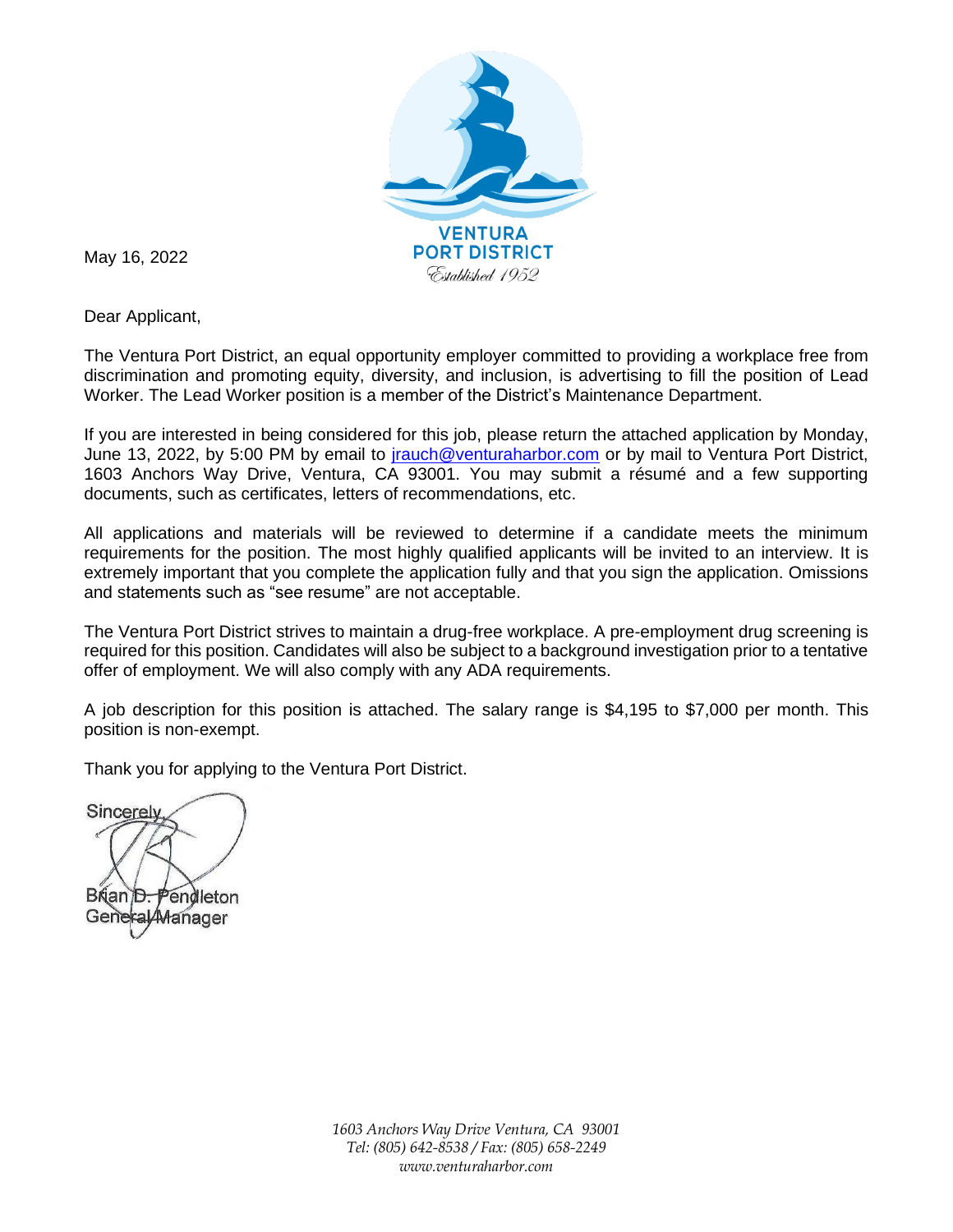## JOB TITLE: **LEAD WORKER** REPORTS TO: **Maintenance Supervisor** FLSA: Hourly – Non-Exempt

## **JOB SCOPE**:

The Lead Worker is a supervisory position within the Maintenance Worker series. Employees within this class are distinguished from other Maintenance Workers by the performance of both a full range of maintenance duties as assigned as well as providing supervisory responsibilities for Maintenance Workers as well as assists the Maintenance Supervisor in planning, prioritizing, organizing maintenance tasks.

Under minimal supervision, the Lead Worker will regularly carry out a wide range of general maintenance and repair work for the District, including installation and general maintenance of electrical, mechanical, HVAC, plumbing and communication systems. In addition, the Lead Worker will work with the Maintenance Supervisor to determine staff assignments and to provide leadership, training, and mentorship of assigned staff. The lead worker assumes responsibility for completing assigned tasks and demonstrates a full understanding of all applicable policies, procedures, and work methods associated with assigned duties. Performs other related duties as required.

### **SUPERVISION RECEIVED/EXERCISED:**

Receives general supervision from the Maintenance Supervisor. Provides technical and functional supervision over assigned maintenance staff.

### **ESSENTIAL FUNCTIONS:** *(include but are not limited to the following)*

- Leads a crew and performs skilled and semi-skilled tasks for the facilities department.
- On behalf of the District, inspects and oversees the performance of tasks covered under the District's City Maintenance Permit through an active I1 - California Commercial Building Inspector certification (or equivalent).
- Works with new tenants on utility and metering needs and responds to services demands.
- Works with outside contractors on installations, maintenance, and construction.
- Performs 12v/120v electrical system repairs and installations on Harbor Patrol boats; installs electronic equipment and light bars in District vehicles and vessels.
- Investigates complaints of equipment malfunctions; troubleshoots, adjusts, repairs, or removes and replaces defective equipment; makes field or shop repairs.
- Provides recommendations on maintenance/repair/replacements to District assets to the Maintenance Supervisor and Facilities Manager.
- Provides leadership and training to Maintenance Workers, Landscapers, and Custodians in the interest of developing their skills.

### **ADDITIONAL JOB DUTIES**:

- Performs other maintenance and construction duties as may be assigned by the Maintenance Supervisor.
- Conducts building and maintenance inspections of Port District property. Evaluates structures damaged by natural disasters (fire, earthquakes, flooding) to ascertain stability and safety hazards.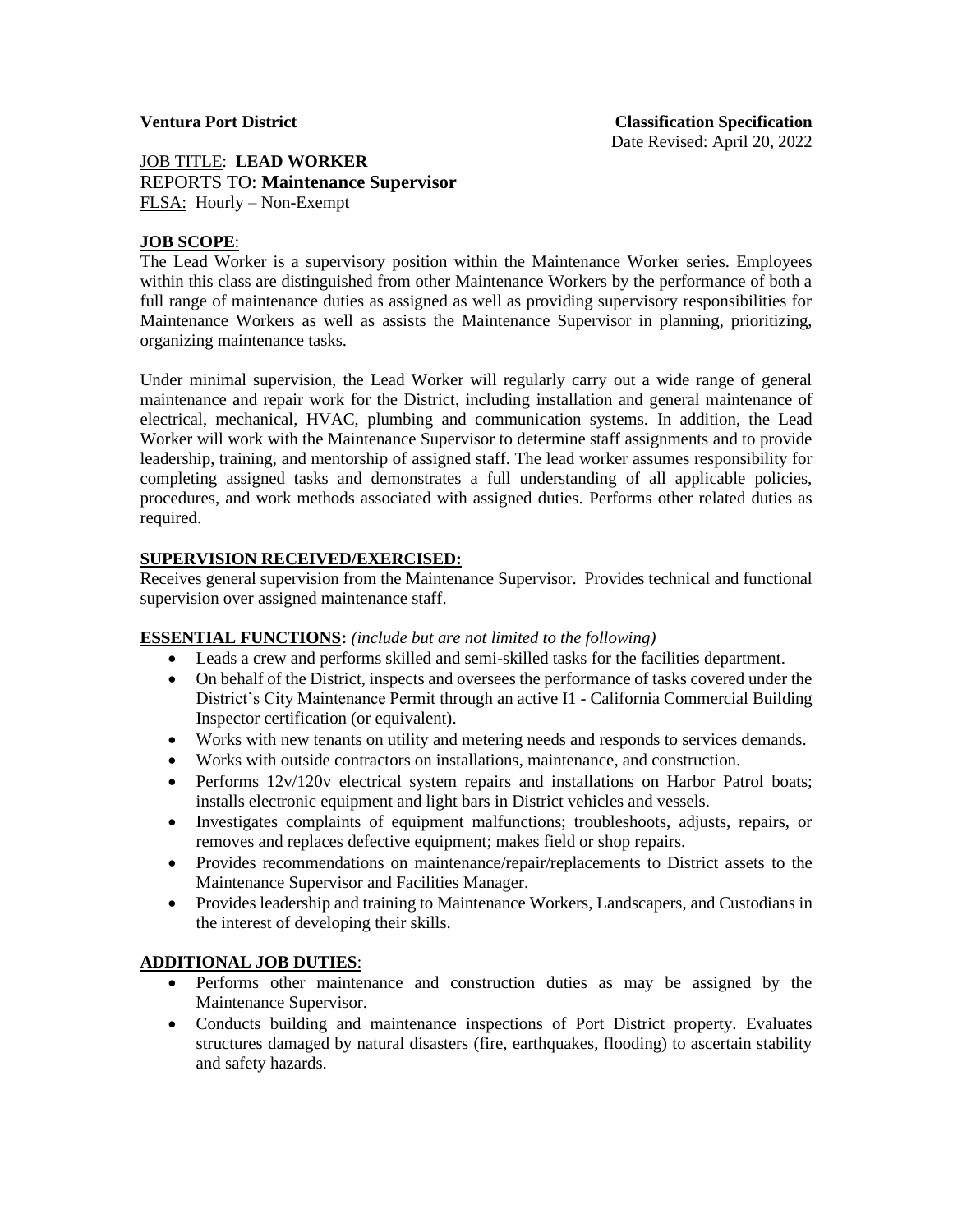- Confers with staff (in and out of the Maintenance Department) and the general public in the field and office. Provides information and guidance to staff and contractors serving the District.
- Keeps records and prepares clear and concise correction notices and correspondence related to field inspections to Maintenance Supervisor.
- Provides training and instruction to Maintenance Workers, Landscapers, and Custodians.
- Performs other duties as may be assigned by the Maintenance Supervisor and Facilities Manager.
- Makes recommendation to the Maintenance Supervisor as to changes needed to improve programs and procedures.

**KNOWLEDGE/ABILITIES/SKILLS:** *(The following are a representative sample of the KAS's necessary to perform essential duties of the position.)* 

## KNOWLEDGE OF:

- Standard practices, methods, tools, and materials of: electrical systems, mechanical and plumbing design, construction, maintenance and repair.
- Operational characteristics of standard repair and maintenance tools and equipment.
- Operation of basic test equipment.
- Marine electrical and mechanical systems.
- Methods and techniques of scheduling work assignments.
- Methods and techniques for record keeping.
- Occupational hazards and standard safety practices.
- Experience in Microsoft Office products.

## ABILITY TO:

- Perform skilled maintenance work for all District facilities.
- Provide instructions, supervision, and lead a crew in the performance of maintenance work for all District facilities.
- Safely work with hand tools and testing equipment characteristic of the trade.
- Repair and install a variety of electronic/mechanical/plumbing equipment and systems.
- Organize, prioritize, and follow-up on work assignments.
- Work independently and as part of a team.
- Prepare simple reports.
- Perform heavy manual labor.
- Follow written and oral directions.
- Observe safety principles and work in a safe manner.
- Establish and maintain effective working relationships.
- Incumbent may be required to work stand-by on rotational basis and report to work on a callback basis as needed within a designated time frame. Standby assignment is at the discretion of Management.

## SKILL TO:

• Safely and effectively operate a variety of maintenance equipment, tools, hand tools and materials.